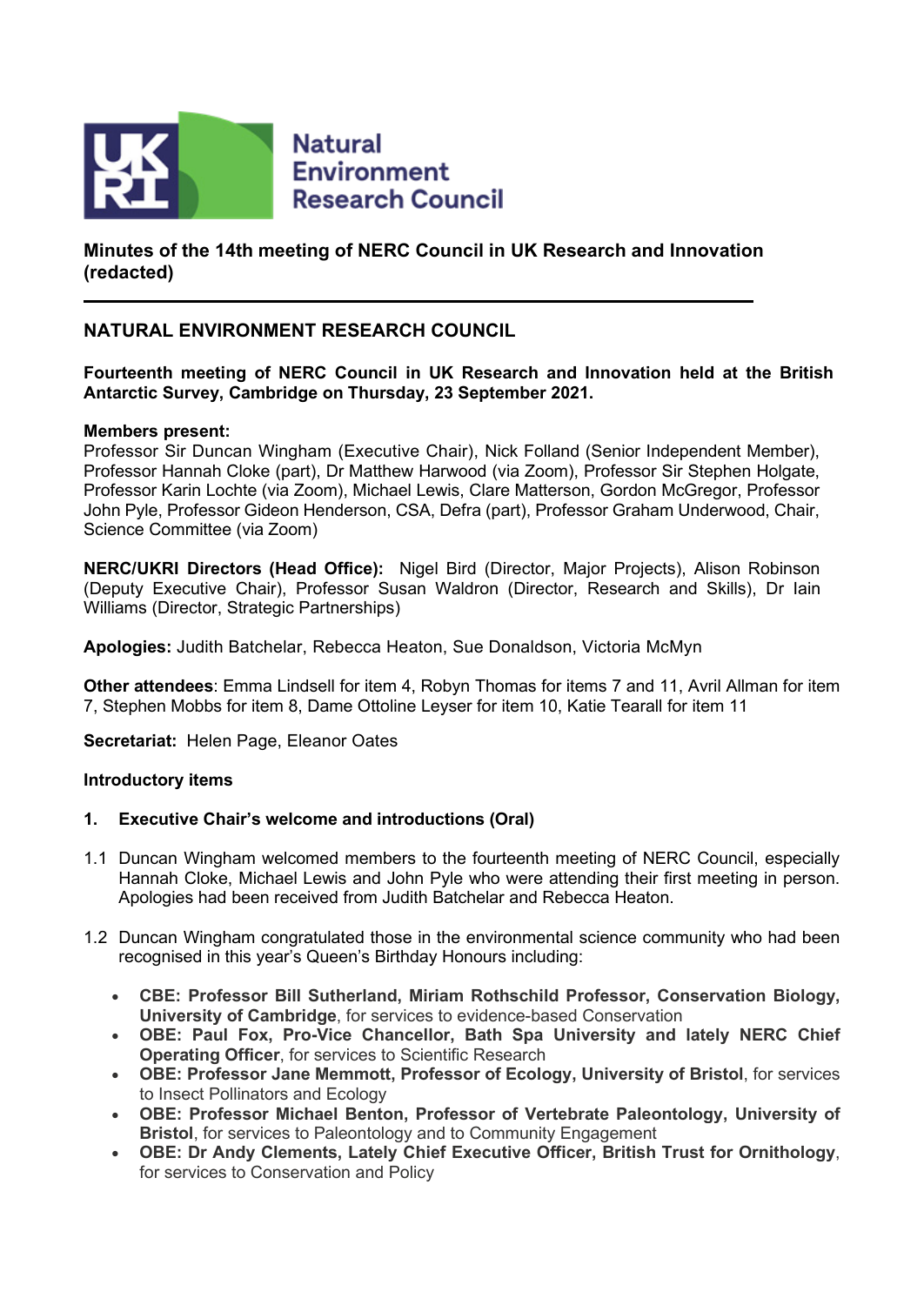- **OBE: Professor Gavin Siriwardena, Head of Terrestrial Ecology, British Trust for Ornithology**, for services to Biodiversity in the UK
- **MBE: Clegg Bamber, Futures and Business Engagement Manager, NERC Head Office** for services to education.

Duncan Wingham reminded members that proposals from Council members for future honours were always welcomed.

- 1.3 Duncan Wingham asked members for any updates to their declared interests or any vested interests in the items being discussed today. None were declared.
- 1.4 Duncan Wingham asked members for any amendments and matters arising from the minutes of the previous meeting. No amendments were made, and the minutes of the thirteenth meeting were confirmed as a good record.
- 1.5 Duncan Wingham advised that the majority of the actions listed on the Decisions and Actions paper were completed or on the forward agenda. Duncan Wingham informed Council that, were funding for international activity to be confirmed as part of the Spending Review settlement, he proposed to use this funding to work with the Helmholtz Association and asked for agreement from Council to pursue this which was agreed. This action will now be closed.
- 1.6 Duncan Wingham asked Alison Robinson to provide an update on establishing the Shadow Council. Alison Robinson explained that an action plan was currently being produced and that she expected the Shadow Council to be established by September 2022. She added that it had been suggested the group be renamed as an Advisory Council and it was agreed to close the action.

# **Action: An Advisory Council to be established by September 2022**

# **2. Executive Chair's update (Oral)**

- 2.1 Duncan Wingham gave an oral update on some of the key activities since the previous Council meeting.
	- i. Equality, Diversity and Inclusion (EDI)

Duncan Wingham asked Alison Robinson to provide an update on a range of initiatives which had taken place recently. Alison Robinson explained that NERC had held a series of community diversity roundtables to hear from people with lived experience and a report on the outcomes of the roundtables had been published in August 2021. She acknowledged that the feedback included recommendations for improvements to be made by NERC but that the community had welcomed the dialogue and the effort being made to address these issues. As part of this activity, some grant calls had been issued: a joint NERC/AHRC call 'Hidden Histories', which was a programme seeking to address the legacy of colonialism in environmental sciences; a NERC-led digital hackathon focused on accessibility in the digital landscape and an EDI enrichment call. A NERC EDI action plan was being produced which would include grant operations, staffing, employment and governance considerations and how we might work in partnership with the community.

In response to a query from Council on the level of data NERC currently holds, Alison Robinson confirmed that NERC has a baseline data set for funding operations for comparison; a staff baseline was in progress and that it would be important to work closely with universities to improve the quality of the information on community diversity as the only data currently available was from HESA. She added that a first step on improving community diversity data would be the roundtable planned for October when Duncan Wingham and Ottoline Leyser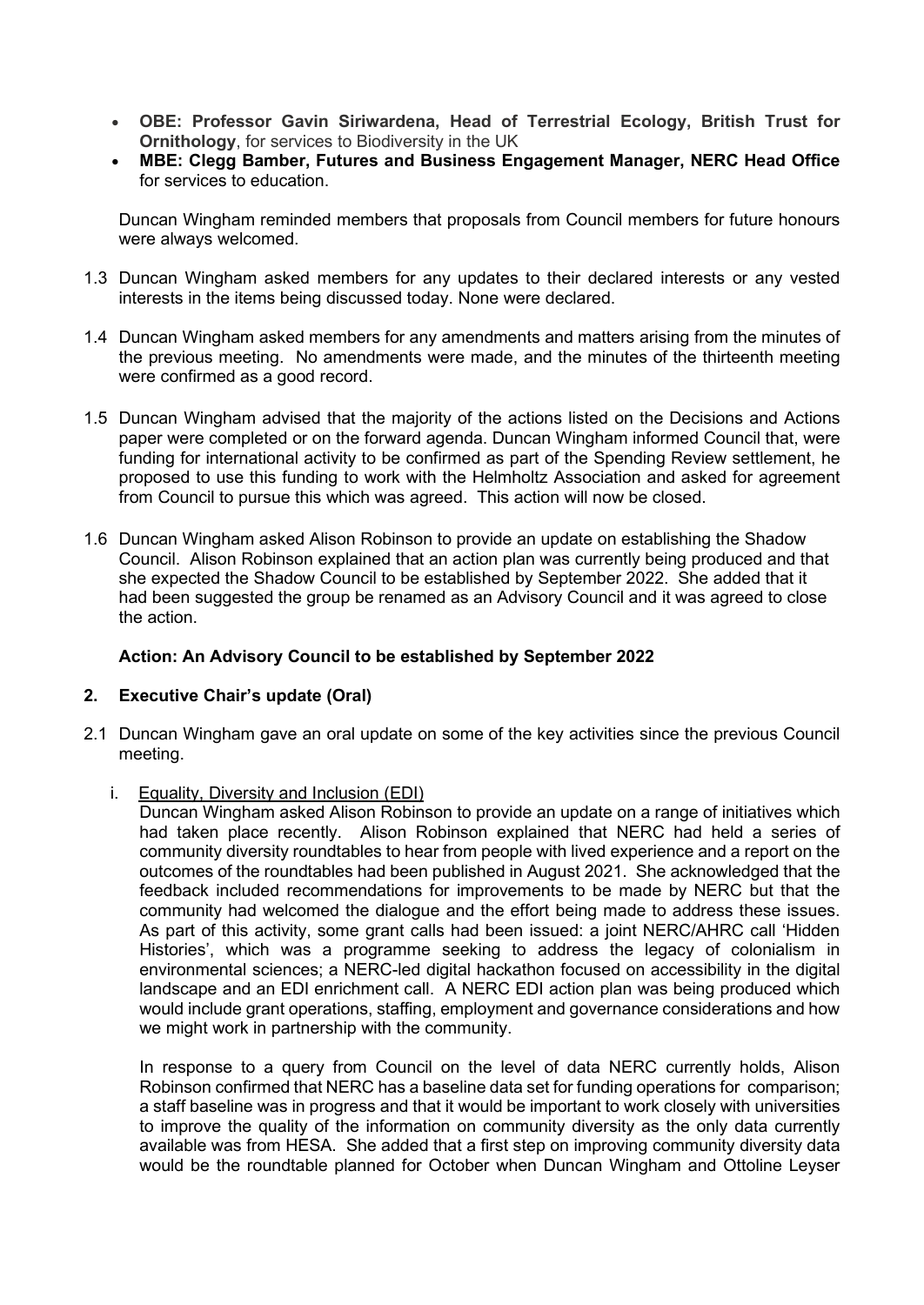would meet with leading institutions to identify some joint actions. Duncan Wingham added that there was better information on grant processes which currently did not show any evidence of bias although there was more work to be done on exploring the diversity of the population who could apply in contrast to those that do apply.

#### ii. Open Access

Duncan Wingham informed Council that the UKRI Board had approved the UKRI Open Access Policy which had been published in August 2021 and would apply to peer-reviewed research articles submitted for publication on or after 1 April 2022 which would now be open from date of publication. He added that a series of roadshows were planned to promote this change to the scientific community to ensure they published consistently in line with the new policy.

Nick Folland extended thanks, on behalf of Council, to Duncan Wingham for a successful outcome to what had been a complex process.

Council asked whether there was a common international approach on open access and Duncan Wingham confirmed that there was not a consistent international approach but the UKRI policy was consistent with the approach at Wellcome and by the European Union.

### iii. Simpler and Better Funding

Duncan Wingham explained that a range of pilot schemes across the research councils would take place over the Autumn 2021

# iv. COP26

Alison Robinson provided an update on progress with the plans for COP26. She explained that there had been successful collaboration across UKRI with a confirmed presence across both green and blue zones at COP26. Alison Robinson added that there were plans to bring the RRS *Sir David Attenborough* to London between 28-30 October with a range of stakeholders expected to attend, including Council members. She added that she was the Senior Responsible Owner for the Science and Innovation Day at COP26 and would be seeking to showcase UKRI and NERC science including 'keeping 1.5 alive' with a focus on both mitigation and adaption as well as celebrating researchers and innovators.

# v. RRS *Sir David Attenborough*

Duncan Wingham advised Council that the RRS *Sir David Attenborough* would enter service on 30 October. He highlighted that there would be a higher level of operational risk in Antarctica this year than usual and invited Nigel Bird to summarise the key risks. Nigel Bird explained that there were a range of risks associated with the first journey of the ship to Antarctica. He reminded Council that the intercontinental aircraft was due to be replaced and explained that, due to limited flight time over the past year, it would require more servicing and that replacement parts were becoming harder to source. He added that NERC were mitigating the risks by: reducing activity to the minimum; considering how best to quarantine staff due to limited accommodation in the Falklands; ensuring all staff had received pre-deployment training and planning for potential supply chain disruption. Duncan Wingham added that the RAF link to the Falklands would be key with the closure of Punta Arenas airport due to COVID.

#### vi. The Life Scientific

Alison Robinson highlighted to Council that Professor Hannah Cloke was due to appear on the Life Scientific, BBC Radio 4 on 5 October 2021.

# **3. Update from Chief Scientific Adviser, Defra (Oral)**

3.1 Gideon Henderson explained that his update would focus on five areas: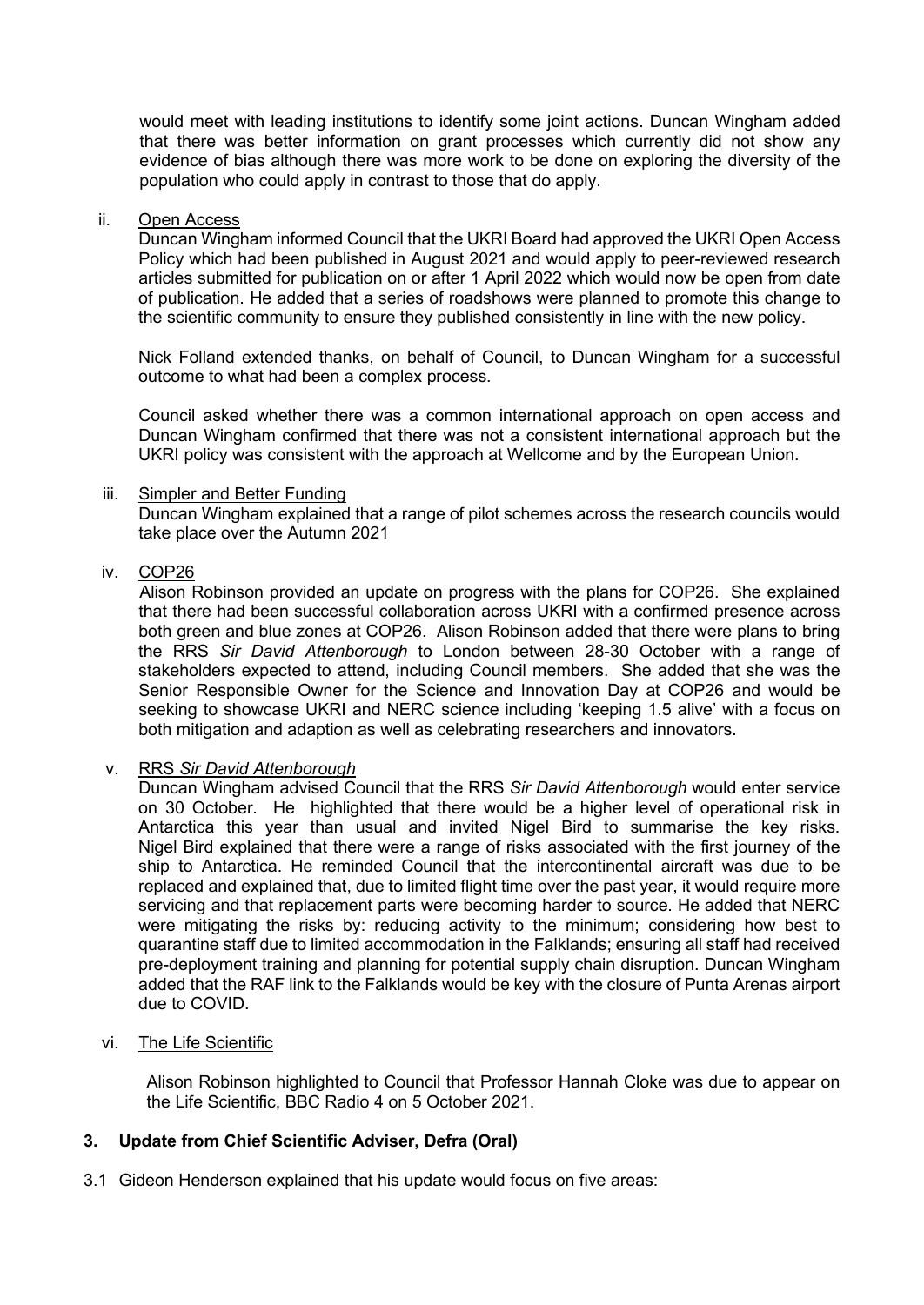#### i. Innovation

Gideon Henderson advised that the Department for Business, Energy and Industrial Strategy (BEIS) had published its UK Innovation Strategy in July 2021 which had included four key actions: unleashing business; people and talent; institutions and places; missions and technologies. He explained that the definition of 'missions' was the identification of a societal problem along with potential solutions and he commented that Defra and BEIS had initiated discussions on some potential missions to explore which included agriculture, bio economy, resources and waste and critical metals. He added that, whilst innovation remained a key priority for Government, the CSAs were continuing to promote the importance of fundamental research.

# ii. Net Zero

Gideon Henderson explained that there was considerable activity within Government on how to achieve net zero and what research might be needed as part of the Spending Review. As part of this, Defra had bid for funding to research four areas of concern: emissions on peat, trees, livestock and biomass and he confirmed that Defra were working with UKRI to make sure their bids were complementary with a view to working collaboratively to develop ideas on net zero once the Spending Review outcome was known.

Gideon Henderson added that a net zero strategy was due to be published by BEIS in the autumn along with a net zero science and innovation framework.

### iii. Food Strategy

Gideon Henderson informed Council that the Government was due to publish a white paper in the Autumn based on the independent Dimbleby report which had been published in July 2021. He outlined some of the recommendations from the Dimbleby report which included: better use of data in the food system; research into understanding what works/doesn't work to improve the food system and consideration of innovation. He added that the Government response to the consultation on gene editing would be announced w/c 27 September 2021.

### iv. COP26

Gideon Henderson advised Council that Defra was leading on the nature day where there would be a focus on biodiversity.

# v. Defra

Gideon Henderson informed Council that Defra had increased its portfolio with the addition of a new Minister, Jo Churchill, who would be responsible for gene editing and net zero. He added that Liz Truss had moved to the Foreign, Commonwealth and Development Office and Michael Gove had moved to the, recently re-named, Department for Levelling Up, Housing and Communities (DLUHC). Gideon Henderson advised Council that a £100 million UK seafood fund for seafood/fisheries innovation had been announced on 11 September 2021 which was industry focused. He added that there were two pending Defra strategies on GB plant biosecurity and non-native species.

- 3.2 Council asked whether there was a common Government approach to food waste and Gideon Henderson commented that this was a local council level responsibility although Defra was seeking funding through the Spending Review to also address this issue.
- 3.3 Council commented that the World Health Organization had recently announced new air quality guidelines and highlighted a concern that some of the climate change strategies might result in a decrease in air quality, particularly indoors. Gideon Henderson confirmed that this was a concern for Defra although it was broader than air quality and included interaction between the environment and health. Duncan Wingham added that there were difficulties in working in partnership on these issues and Gideon Henderson suggested that it might be useful to engage with Professor Lucy Chappell, CSA, Department of Health and Social Care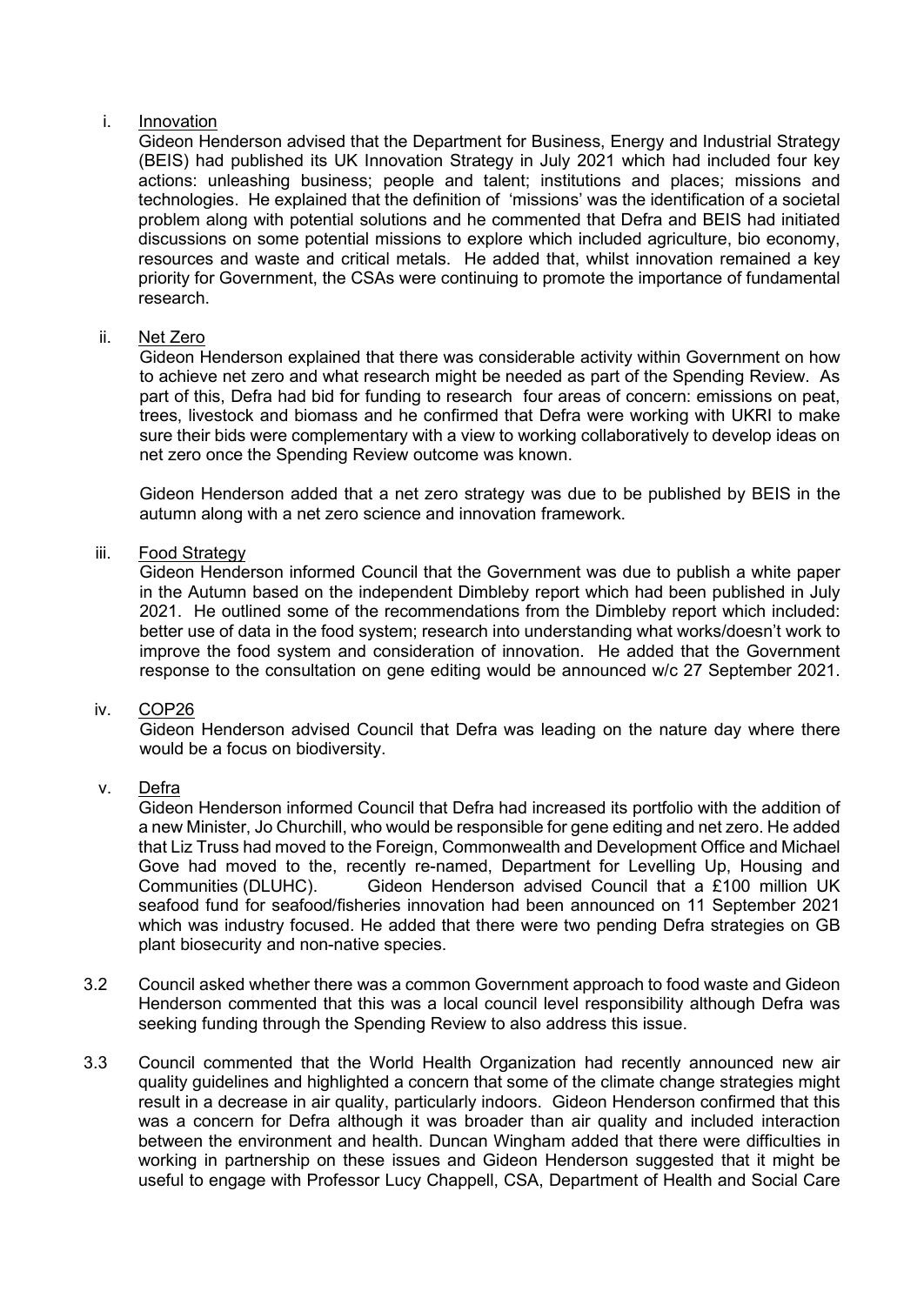(DHSC) as the department was currently scoping the breadth of their remit.

### **Items for discussion**

### **4. UKRI update (Oral)** *Slides, item 4*

- 4.1 Duncan Wingham welcomed Emma Lindsell to her first NERC Council meeting.
- 4.2 Emma Lindsell presented slides to provide an update on both the formulation of the first UKRI Strategy and the UKRI Spending Review bid.
- 4.3 Emma Lindsell informed Council that UKRI were currently preparing a five-year strategy, commissioned by the Secretary of State, and were consulting widely across UKRI and with the community. The UKRI Strategy would be linked to the outcome of the Spending Review and be reflected in, and implemented through, the forthcoming refresh of the research council Delivery Plans. She informed Council that the current draft of the Strategy was built around five strategic pillars: fostering a world class Research and Innovation system; supporting great ideas; unleashing innovation; targeting national priorities; improving how we work.
- 4.4 Emma Lindsell added that the implementation of the strategy would be underpinned by four guiding principles:
	-
	- i. Increasing connectivity<br>ii. Increasing diversificatio Increasing diversification
	- iii. Improving resilience<br>iv Broadening engagen
	- Broadening engagement
- 4.5 Emma Lindsell advised Council that the Spending Review had launched on 7 September 2021 and that BEIS/UKRI had submitted their bid shortly afterwards. She commented that there had been an enormous amount of effort and collaboration across UKRI to frame the best possible settlement by demonstrating how investment in UKRI would contribute to the Government priorities. It was anticipated that UKRI would receive a three-year settlement which would provide greater flexibility and improve strategic planning. She added that the research part of the budget would include both core funding and funding which was previously allocated to the National Productivity Investment fund (NPIF) which would be replaced by new programmes that would build on the success of the previous schemes.
- 4.6 Duncan Wingham echoed Emma Lindsell's observation that preparing the bid had required considerable effort across the organisation and thanked all of those involved.
- 4.7 Council asked whether the process with BEIS might have an impact on the devolved administrations and whether it would be possible to provide more detail on the programmes which might replace NPIF. Emma Lindsell responded that BEIS and UKRI were in close contact with colleagues in the devolved administrations and were working to ensure the breadth of talent across the UK was supported. She confirmed that, whilst NPIF was unlikely to continue in its current form, any new programmes would draw on the experience and evaluation of running these programmes and would continue to fund similar research and innovation priorities. She added that Council would have an opportunity for further engagement in shaping these funds in the future.
- 4.8 Council congratulated Emma Lindsell on a clear and comprehensive framework for the UKRI Strategy and asked whether the implementation and delivery would provide opportunities for greater integration across the research councils in areas such as health and environment. Emma Lindsell responded that there were ongoing discussions on how to build greater connectivity across the organisation which would be helped by the formulation of the strategy and the UKRI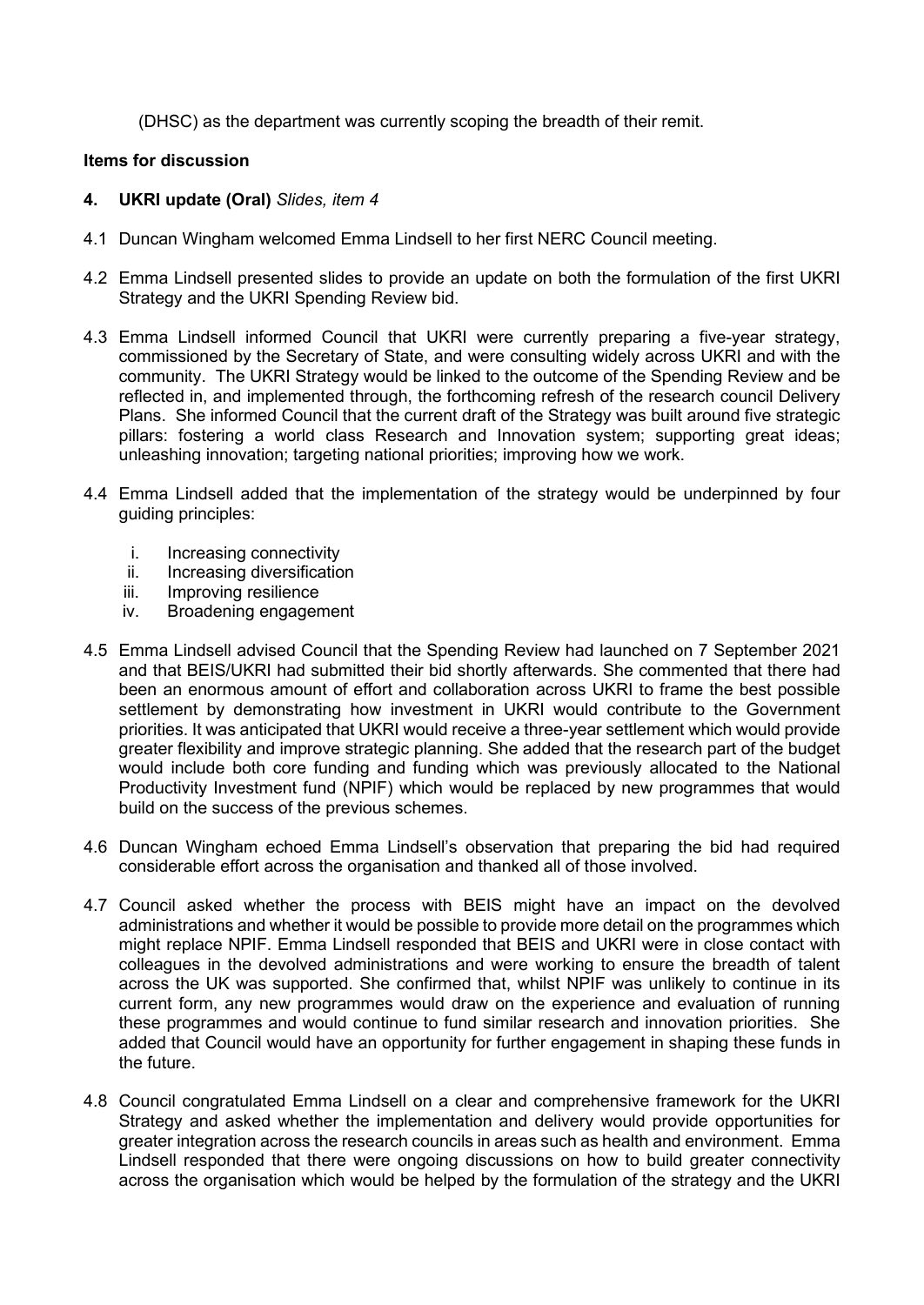corporate plan which would be drawn from the individual council Delivery Plans.

- 4.9 Council asked where people and training were considered in the presentation, to better reflect the role that UKRI plays in developing the talent and skills which the innovation and science system will need. Emma Lindsell confirmed that UKRI had an ambition to support the pipeline of talent and to implement the recently published Research and Development People and Culture Strategy and confirmed this was a core part of the UKRI vision which she would ensure came through more clearly in future discussions and be better reflected in the presentation.
- 4.10Council asked whether the current funding trajectory would be sufficient to reach 2.4% of Gross Domestic Product (GDP) by 2027 and Emma Lindsell confirmed this would be challenging.
- 4.11Duncan Wingham thanked Emma for her presentation and wished her well, on behalf of Council, with the Spending Review.

### **5. NERC Spending Review approach (Oral),** *Slides, item 5*

- 5.1 Duncan Wingham introduced this item and presented slides to set the context for the NERC approach to the Spending Review, noting that NERC had not been asked to submit a bid, but had significantly contributed to the single UKRI bid
- 5.2 Duncan Wingham explained that his update would focus on: the case for funding for net zero; the NERC related elements of the UKRI Spending Review bid; the NERC settlements for 2021/22 and 2022/23 and how these relate to the requested budget uplift for Discovery Science contained within NERC 21/27 for discussion later in the meeting and potential implications for the National Capability (NC) portfolio.
- 5.3 Duncan Wingham provided an overview of the Spending Review process and explained that the BEIS bid, of which UKRI was one element, was currently being studied by HM Treasury. He added that allocations from HM Treasury to BEIS were expected by the end of October before any allocation was made to UKRI and that NERC allocations were not expected until late November/early December at the earliest. Duncan Wingham confirmed that NERC would receive two allocations: NERC core remit and Antarctic Logistics and Infrastructure (ALI) partition.
- 5.4 Council asked whether there would be a requirement to bid for funding on an annual basis and Duncan Wingham confirmed that UKRI were expecting a multi-year settlement of three year
- 5.5 Duncan Wingham summarised the UKRI element of the net zero bid and explained that HM Treasury had introduced a new net zero research and innovation line which was outside of the UKRI bid. He explained that there were three programmes outlined in the bid: systems approaches; de-risking the last 20% of emissions; unlocking solutions and private investment and that consideration had been given to how resource would be distributed and the ratios for private sector investment.
- 5.6 Duncan Wingham presented a slide on the NERC Spending Review proposition 2021 which summarised the NERC approach to the Spending Review, highlighting ongoing investment in the foundations mapped out in the Delivery Plan and the requirement for continued funding for National Capability. He added that a range of investment opportunities were proposed subject to available funding: adapting to our changing climate; ensuring the UK supply of critical minerals; clean agriculture and increased biodiversity; digital technologies; leadership of environmental solutions and the health of our marine environments. Duncan Wingham explained that the timing of the Spending Review, which was happening in parallel to COP26, provided a unique opportunity to highlight environmental science.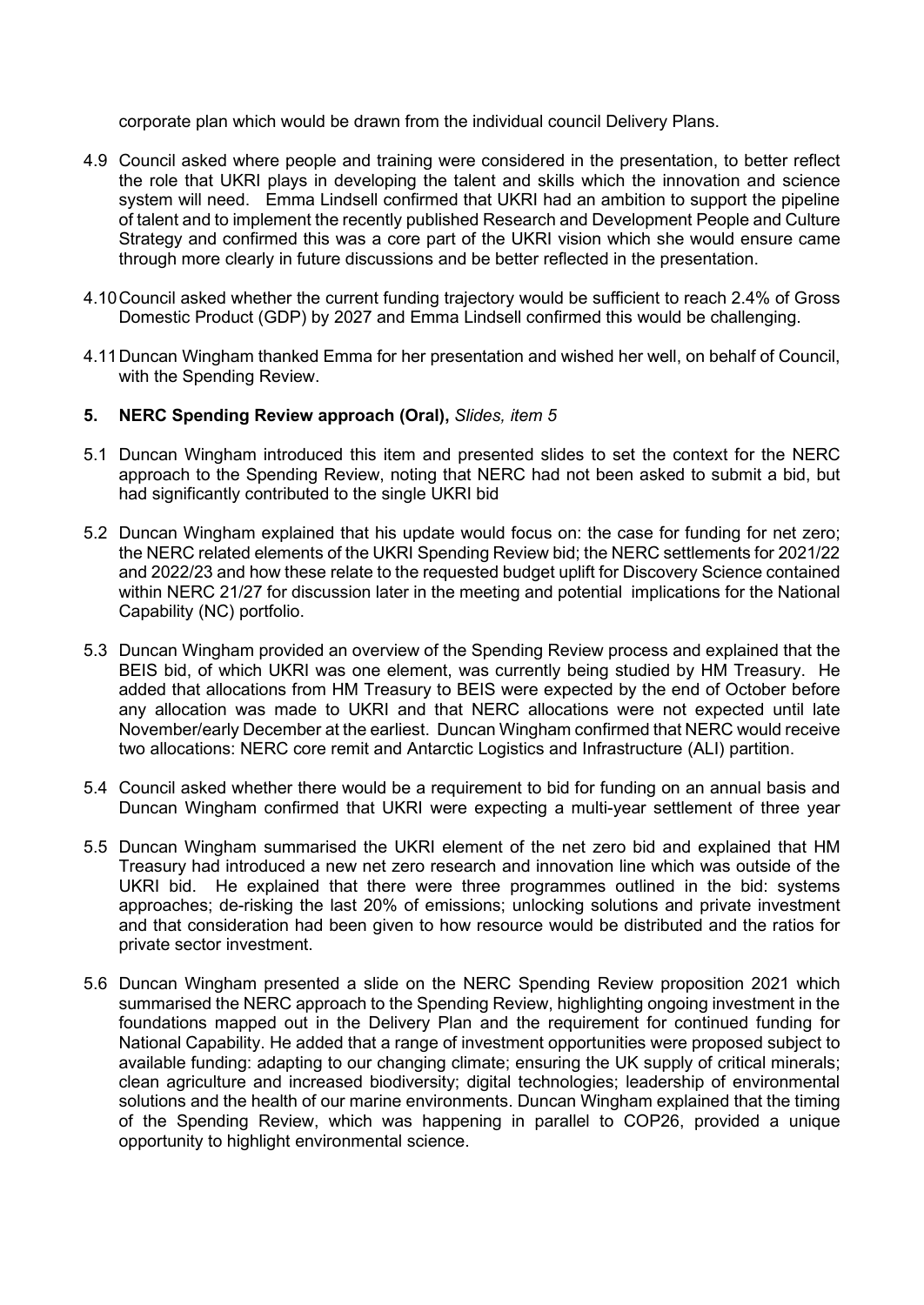# **6. Trusted Research (NERC 21/26)** *Slides, item 6*

- 6.1 Alison Robinson introduced this item and explained that its purpose was to outline the UKRI and NERC approach to Trusted Research in order to raise Council awareness of this topic and to provide Council with an opportunity to steer the NERC approach. She added that there was no intention of stopping international collaboration, the emphasis of the work was to ensure the academic community were aware of any potential risks involved in working in some areas of research internationally.
- 6.2 Alison Robinson informed Council that NERC were currently conducting a risk assessment across its portfolio and presented a slide to illustrate some of the identified risks and mitigations to date, noting that these might develop as the risk assessment progressed. She added that the intention was to use the understanding of risks in the NERC portfolio to develop and roll out a training programme to staff and NERC grant holders, both to raise awareness generally and to provide more specific training and guidance for those working in higher risk areas of research.
- 6.3 Council noted the paper and asked whether NERC had identified a particular risk related to the rapid turnover of PhD students who had access to a wide range of information. Duncan Wingham commented that the intention was to ensure researchers acted responsibly and were aware of any potential risks of working with international partners.
- 6.4 Council highlighted that there were a range of training courses already available which might be a useful starting point for UKRI.
- **7. Simpler and Better Funding: reshaping our Discovery Science portfolio for excellence (NERC 21/27)** *Slides, item 7*
- 7.1 Susan Waldron introduced this item. Robyn Thomas and Avril Allman observed.
- 7.2 Susan Waldron presented slides to illustrate the breadth of NERC Discovery Science and how the new Discovery Science portfolio would be rolled out and informed Council that they were being asked for their agreement for the following:
	- i. To replace the standard grant scheme with a refined Pushing the Frontiers scheme.<br>ii. To introduce a new Exploring the Frontiers scheme.
	- ii. To introduce a new Exploring the Frontiers scheme.<br>iii. To support a further Large grant annually.
	- To support a further Large grant annually.
	- iv. To increase the urgency grant limit to £0.1 million.
	- v. To support these changes by an uplift of £15 million in total to the Discovery Science budget.
- 7.3 Susan Waldron explained that the Exploring the Frontiers scheme would be for smaller grants of a shorter duration, to still support science excellence, enabling research outcomes to be reported sooner, without any loss of quality or impact of the research.
- 7.4 Council was content with the proposal to move the standard grant scheme to the refined Pushing the Frontiers scheme and welcomed the increase in funding for Discovery Science. **Decision: Council agreed that the standard grant scheme be replaced with the Pushing the Frontiers scheme , together with the adjustments to large and urgency grants. Council approved the uplift to the Discovery Science budget.**
- 7.5 Council expressed some support for the Exploring the Frontiers scheme which was innovative and provided a way of testing new ideas in a flexible way but raised the following concerns:
	- i. The lack of consideration of EDI and potential impact on people including with regard to job stability and job satisfaction.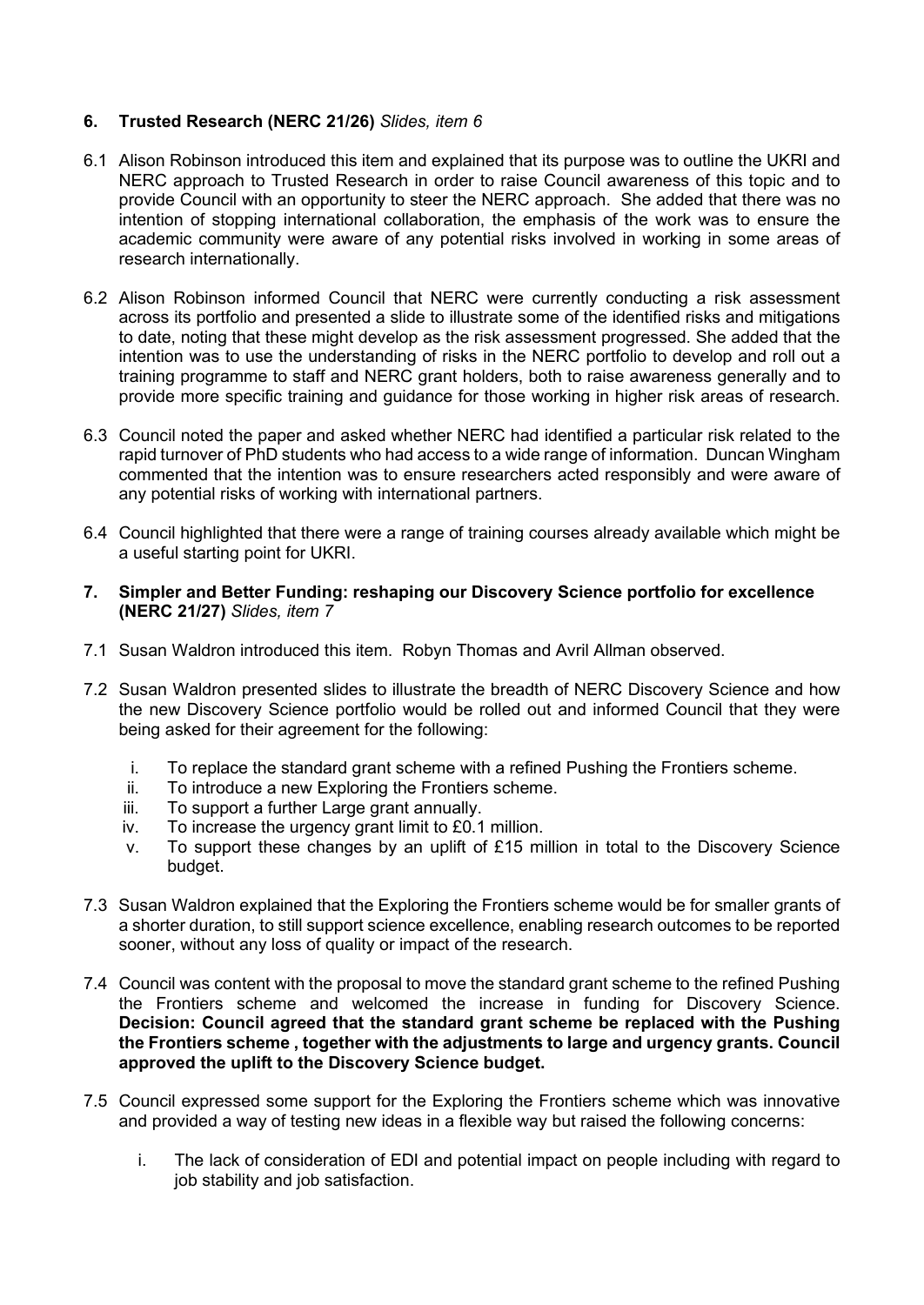- ii. The potential pressure on researchers to publish papers in a short timeframe.
- iii. The one-year duration of the scheme which might result in difficulties recruiting good postdocs.
- iv. The unintended consequences of the scheme, such as the possibility of larger follow-on grant applications.
- 7.6 In response to the final concern raised, Council asked whether NERC might consider ways to fund grants more quickly. Duncan Wingham commented that this might be achieved by a move to board/panel review instead of the current process of peer review.
- 7.7 Council commented that the Pushing the Frontiers scheme had been reduced from four years to three years and, alongside the concerns around the duration of the Exploring the Frontiers scheme, suggested that Pushing the Frontiers have a duration of three to four years and Exploring the Frontiers one to two years.
- 7.8 Susan Waldron confirmed that the Pushing the Frontiers scheme would support grants of more than three years. She added that Exploring the Frontiers provided up to £100,000 which could be used flexibly by the researcher, for example, a field and analytical intensive project may be used for PI and technical resource, and that, whilst there would only be one call for Exploring the Frontiers annually, the funding period was also flexible. In addition, EDI was an important consideration for NERC and in constructing the Announcement of Opportunity, an Equality Impact Assessment (EqIA) would be carried out and adjustments made if necessary. She noted that Exploring the Frontiers would not be demand managed.
- 7.9 Graham Underwood commented that Science Committee (SC) had discussed Discovery Science funding often over the past few years and the proposed changes to Discovery Science aligned with their thoughts. He particularly welcomed the inclusion of co-investigators on the Pushing the Frontiers scheme which helped to address EDI and career development issues previously raised by SC. He suggested that, whilst the sum of money was capped, the length of time should be more flexible which would help to address the concerns raised about Exploring the Frontiers being a one-year scheme. Finally, he commented that the move to a board/panel review system would be welcomed as long as the community had confidence in the composition of the panel.
- 7.10In summary, Duncan Wingham welcomed the input from Graham Underwood which presented a broader cross section of scientific views and confirmed that the grants were primarily determined by funds rather than time commitment. He added that the Exploring the Frontiers scheme's main purpose was to provide opportunities for exploring and testing ideas rapidly and acknowledged that it would be important to balance the effort in review with the amount of the award. Duncan Wingham suggested that a move to board/panel review for Exploring the Frontiers on a trial basis be agreed and that the outcome of the trial be reported to Council before embedding this in the Discovery Science portfolio.
- 7.11 Council agreed to the suggestion of piloting the Exploring the Frontiers scheme and highlighted the importance of communicating this to the community and providing examples around the purpose of the schemes. Duncan Wingham suggested that any communication to the community be circulated to Council members and Science Committee for comment in advance which was agreed.

# **Decision: Council agreed to pilot the Exploring the Frontiers scheme Action: Communication surrounding the Exploring the Frontiers scheme to be shared with Council and Science Committee for comment.**

7.12Council suggested that board/panels might be elected for certain subjects to build trust in the review system and Duncan Wingham agreed to consider construction of the board/panels more widely in the future.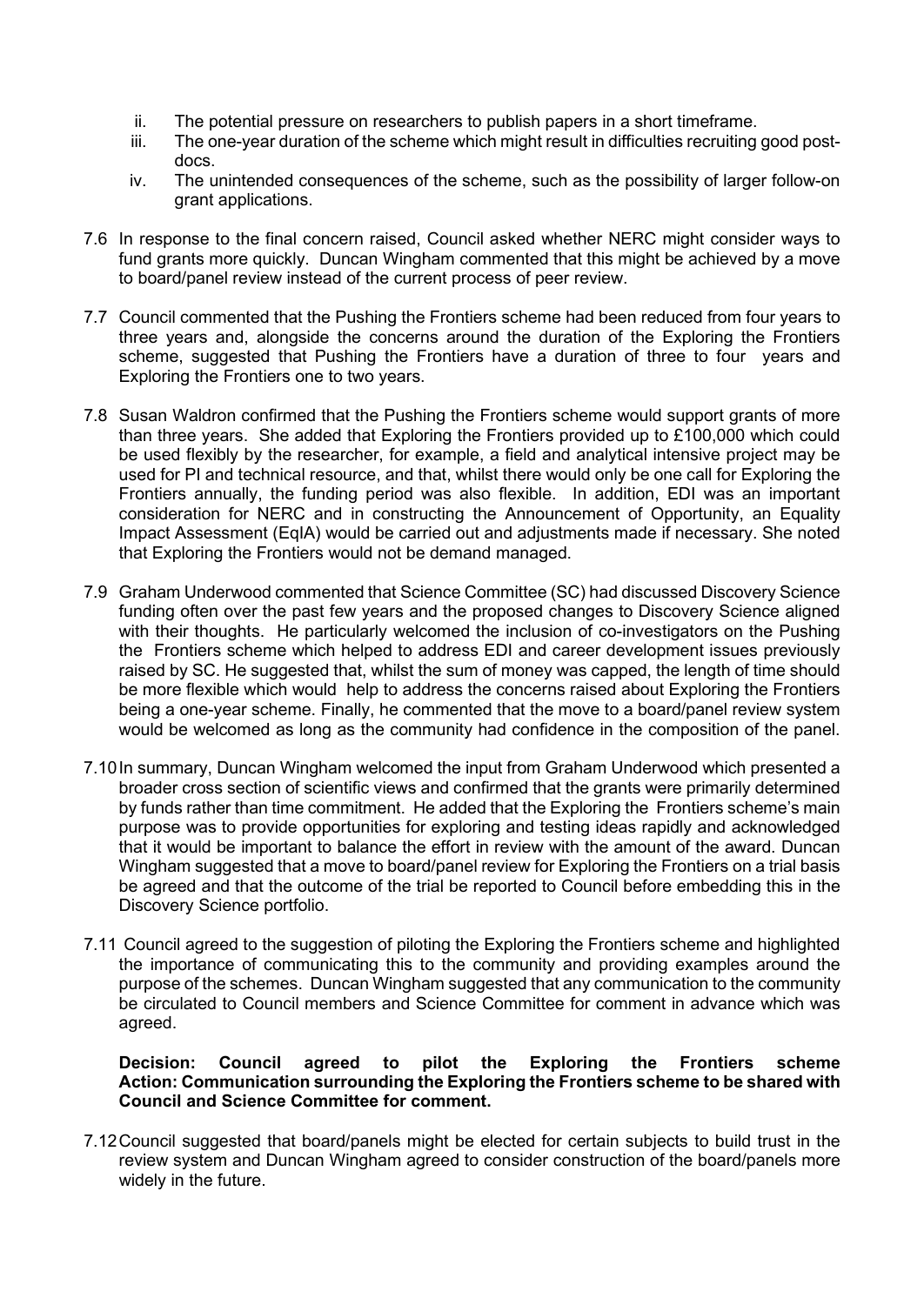7.13Finally, Duncan Wingham added that any adverse impact on EDI due to the proposed changes to Discovery Science would be monitored closely and appropriate action taken.

# **8. NERC Digital Strategy (NERC 21/28)** (*Slides, item 8)*

- 8.1 Iain Williams introduced this item using slides to illustrate the scope of the strategy. Stephen Mobbs, National Centre for Atmospheric Science (NCAS) observed this item.
- 8.2 Iain Williams explained that this was the first NERC digital strategy and it was being produced in response to growing cross-UKRI governance of its digital infrastructure, the need to drive progress on the Digital Environment theme within the NERC Delivery Plan and that key decisions would need to be made over the next year including on the future of NERC data centres and JASMIN. He informed Council that UKRI were developing a digital strategy which NERC would be closely involved in shaping and delivering and presented a slide that detailed the UKRI vision for a national Digital Research Infrastructure.
- 8.3 Iain Williams expressed his thanks to Stephen Mobbs for developing the strategy with broad engagement from the NERC digital science community. Iain Williams noted that informal feedback had been sought from key stakeholders, including the Met Office, who had confirmed that the strategy was broadly in line with their approach.
- 8.4 Council was very supportive of the strategy and made the following comments:
	- i. The importance of interfacing data from across the research councils.
	- ii. Ensuring the research technical profession was appropriately rewarded and recognised.
	- The importance of consideration of cyber security and GDPR issues which should be included in the digital strategy.
	- iv. The communication aspects including making the wording clearer for non-data experts.
	- v. Further consideration of talent and skills.
- 8.5 Iain Williams responded that it was important to link data from across the UKRI domains and UKRI was working collaboratively on the digital front to help to facilitate this more effectively. He added that encouraging reward and prestige for the technical professions would be crucial. He acknowledged that it would be useful to include some additional wording in the strategy around cyber security and GDPR.
- 8.6 In summary, Duncan Wingham noted that the strategy was welcomed by Council. He acknowledged the importance of recognising that the technical professions were in high demand and highlighted the importance of bringing out the modern data approaches and further emphasising the data security issues. Finally, he added that communications would be important and the wording might be made clearer so that the strategy was understood by non-data experts. He confirmed that the strategy would be published by the end of 2021 and expressed his thanks to all those involved.

# **Decision: Council approved the NERC Digital Strategy**

- 8.7 [Gideon Henderson left the meeting].
- **9. Leadership of UKRI Environmental Sustainability Strategy and NERC pathway to Net Zero + (Oral)** *(Slides, item 9)*
- 9.1 Nigel Bird introduced this item and presented slides. He informed Council that this was an operational, rather than a scientific, strategy and commented that Duncan Wingham and Alison Robinson had taken a leadership role in developing the strategy for UKRI and that he would be responsible for delivering the strategy.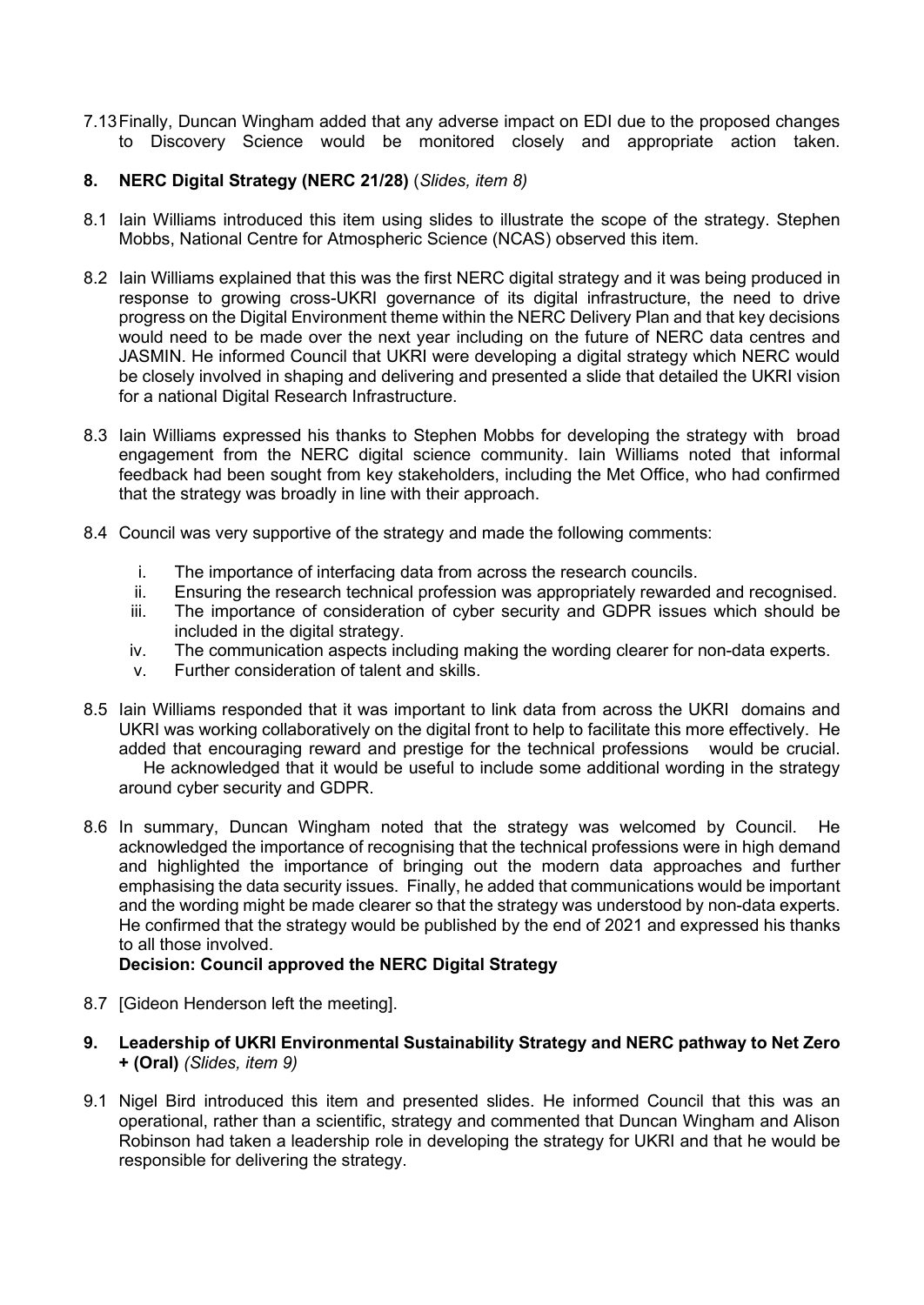- 9.2 Nigel Bird clarified that the UKRI strategy remained net zero plus and outlined the timeframe and the ambitions and informed Council that a plan would be formulated from 2022 onwards to provide some detail on how to deliver the plan across UKRI.
- 9.3 Nigel Bird outlined some near-term actions for NERC and illustrated the baseline carbon emissions by source and highlighted some activity around scoping a programme to transform oceanographic research. Nigel Bird provided some practical examples on the route to net zero based on BAS activity: solar panels generating electricity; hydro power plant in South Georgia and increased automation at Halley.
- 9.4 Nigel Bird detailed some of the risks and issues which might arise in developing a plan to get to net zero by 2040 including dependencies, for instance, in aviation and resistance to the changes in behaviour which would be required. He added that he would be preparing a costed, more detailed plan for the next five years to start to understand what might be needed within the next five years before putting the plan into action.
- 9.5 Council queried whether NERC should be looking to achieve net zero earlier than 2040 and raised the reputational risk if NERC was slow to achieve a meaningful reduction in emissions. Nigel Bird responded that 2040 was the target contained within the UKRI Strategy and added that, although it might be delivered earlier than 2040, it would require a change in technology to ensure no disruption to the research outcomes of UKRI. Council noted that NERC would benefit from implementing a clear communication plan, including interim milestones.
- 9.6 Council suggested that carbon accounting might help to bring about culture change. Nigel Bird responded that UKRI were working toward a systematic consideration of the different carbon outcomes of the business cases being considered for large pieces of infrastructure and this should be addressed by being considered at the outset rather than offsetting afterwards. He added that UKRI did not yet have an approach for carbon accounting but would seek to adopt one.
- 9.7 Council asked whether the NERC research centres were included within the figures presented and it was confirmed that they were although the data centres were included in university calculations. Duncan Wingham added that further work was required to determine responsibilities in reporting carbon emissions for services which were provided to a wide range of users.
- 9.8 Duncan Wingham confirmed that there was a line of capital within the Spending Review to help with this issue and that the Executive Committee (ExCo) had recently agreed that business cases needed to address net zero better in future and that there was increasing recognition that achieving net zero needed to be a mandatory, rather than desirable, requirement.
- 9.9 Matthew Harwood and Michael Lewis offered to share some insights with Nigel Bird based on their experiences in this area.

# **10. Dame Ottoline Leyser (Oral)**

- 10.1Duncan Wingham welcomed Dame Ottoline Leyser to NERC Council and invited her to say a few introductory remarks before inviting questions from Council.
- 10.2Ottoline Leyser informed Council that UKRI, which had been formed in 2018, was in the process of examining and evaluating its effectiveness. She explained that a key consideration was to ensure UKRI both preserved the strong identities of its nine constituent bodies and empowered and supported those bodies to focus on their scientific areas whilst enabling the synergistic interactions between them which would deliver the aims of UKRI. She added that UKRI was formulating an operating model to provide a framework for ensuring that UKRI was connected as an organisation to fully realise its benefits. Ottoline Leyser commented that NERC was central to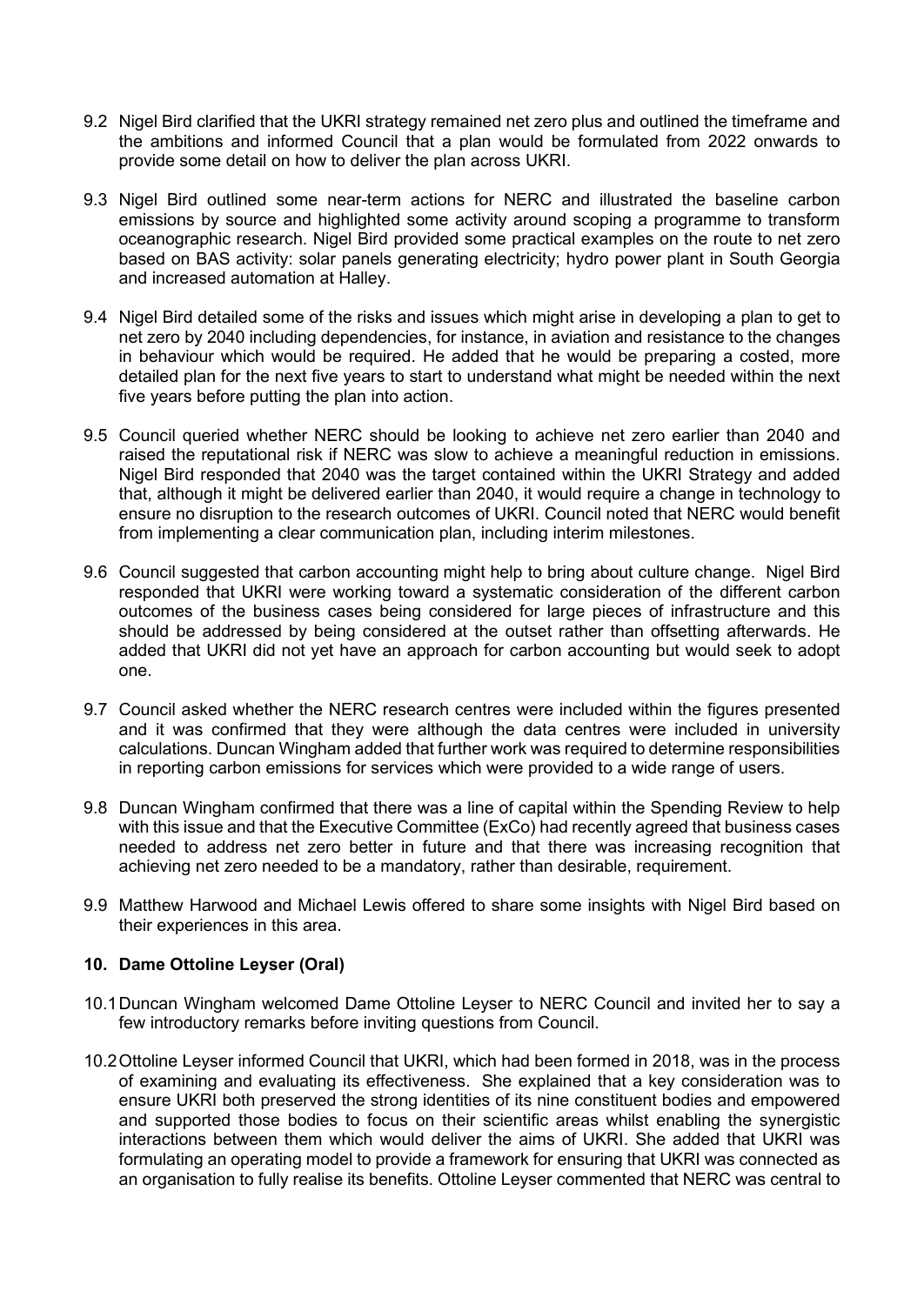this activity and reminded Council that Duncan Wingham was leading on the Simpler and Better Funding system, on behalf of UKRI, which would make it easier to apply for cross-council funding in the future. She added that net zero had also provided an opportunity for collaborative, interdisciplinary working and highlighted the ongoing importance of a culture within UKRI that prioritised opportunities for working with colleagues across the organisation to address pan disciplinary research goals and to share best practice.

- 10.3 Council asked how best to create the interdisciplinary teams required to deliver UKRI science and asked whether this relied on self-assembly or intervention to ensure excellence. Ottoline Leyser commented that interdisciplinarity had multiple meanings and the approach should vary depending on what type of interdisciplinarity was required but might include bottom up or topdown approaches, such as in challenge led areas, or a combination of both approaches.
- 10.4Council asked how the success of the Global Challenges Research Fund might be taken forward into a revised programme. Ottoline Leyser commented that the unprecedented cut to the Official Development Assistance (ODA) programme had been challenging and she thanked the organisations who had provided funding to allow some of the programmes to continue. She added that the Spending Review bid had included a request for an increase in international collaboration funding which would be more flexible than ODA and less vulnerable to any sudden decrease although consideration would also need to be given to how any future ODA money might be best utilised including options for substituting funding in future.
- 10.5Council commented that the model of UKRI which comprises a range of disciplines working both independently and collaboratively might provide an exemplar for Government to explore the cobenefits of working together and whether UKRI might have a role to play in sharing best practice. Ottoline Leyser agreed and advised Council that UKRI already worked across a range of Government departments on Research and Development (R&D) programmes, forming good relationships with the CSA network and was already encouraging collaboration in crossgovernment departments when overlapping priorities were identified. She added that the Office for Science and Technology Strategy, led by Sir Patrick Vallance, would also provide a cross government route for addressing the major challenges.
- 10.6Council asked Ottoline Leyser what she saw as the top priorities which would differentiate the UK on a global stage in terms of innovation. Ottoline Leyser commented that her role required her to take a broad view and that elements which were integrative requiring multiple interventions across the system such as data and computation and technological advances were key. She added that it would be important for UKRI to support progress in innovation by capturing the benefits of new technology.
- 10.7Council asked what funding was anticipated to succeed the Strategic Priorities Fund (SPF) which had provided an excellent opportunity to translate research into public benefit. Ottoline Leyser responded that both the Industrial Strategy Challenge Fund and SPF, which had both been challenge led, had been successful schemes and it would be important to learn from and improve any future offering. She added that improving cross-government consideration of R&D priorities was important and so one possible route for continuation of the Strategic Priorities Fund might be through Government department R&D budgets although it would also be useful to have central funds to co-ordinate activity and the BEIS Spending Review bid had contained an element of funding to draw together this activity across Government Departments which would be subject to the outcome of the Spending Review.
- 10.8Council asked how UKRI might enable change in research culture and Ottoline Leyser commented that this was a key priority for UKRI, for example, considering how to define and assess excellence and to consider a wider range of outputs and contributions to support change in research culture.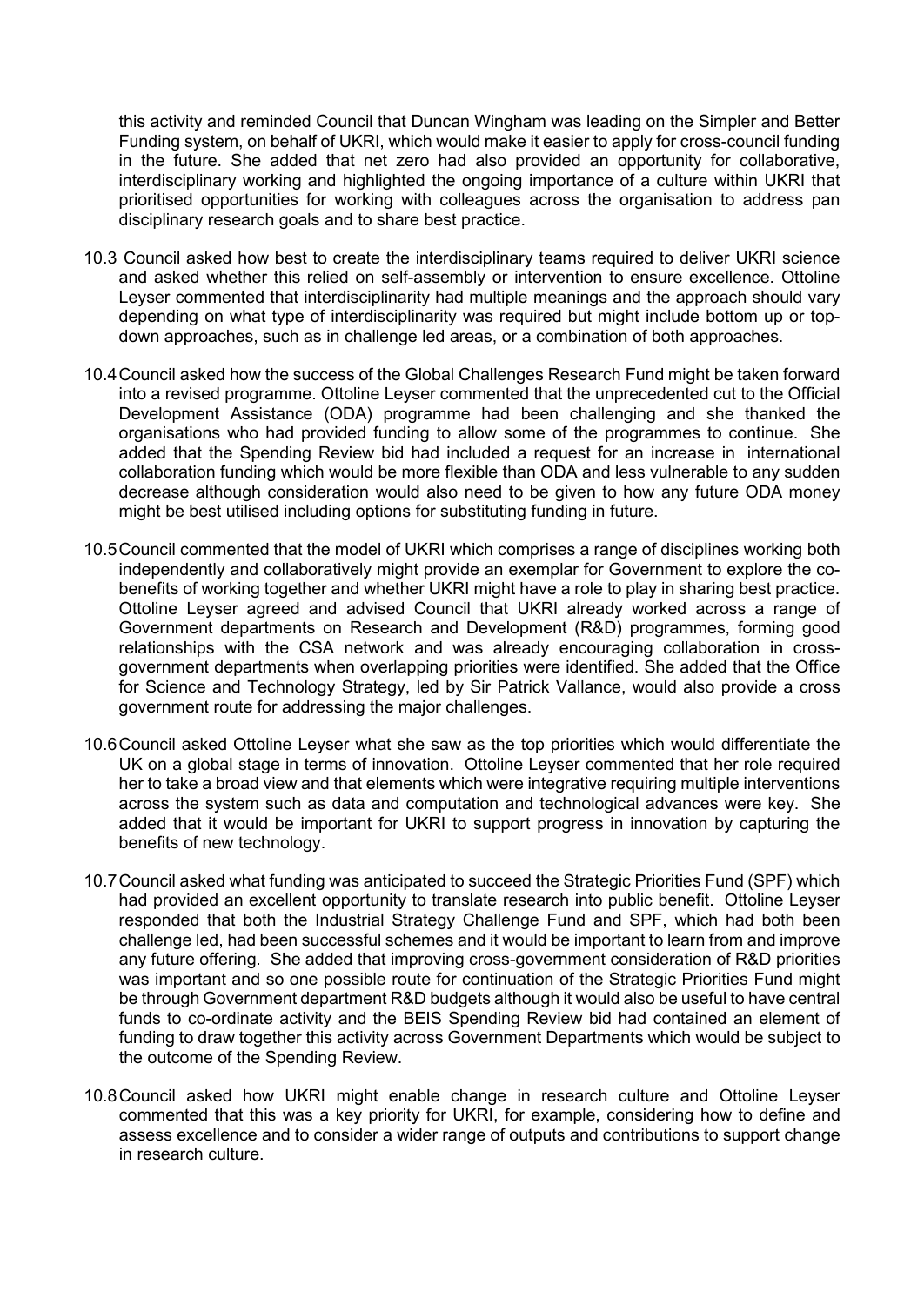10.9Duncan Wingham thanked Dame Ottoline Leyser for her attendance at NERC Council.

### **11. Reviewing the balance of the Talent and Skills portfolio to best support UK Environmental Science (NERC 21/29)** *Slides, item 11*

- 11.1Susan Waldron introduced this item and explained that the intention was to return to Council with a more comprehensive paper in 2022. Council were being asked to advise on the information which they would find most useful for the discussion next year on the structure and priorities for the Talent and Skills portfolio.
- 11.2Susan Waldron provided an overview of the drivers to reviewing the Talent and Skills portfolio such as whether there needed to be training for more technical careers. She informed Council that 80% of the portfolio currently supported students and Doctoral Training Partnerships (DTPs) with a smaller number of Centres for Doctoral Training (CDT) and one of the key questions for Council to explore next year might be whether the balance was appropriate.
- 11.3Council asked that the wider discussion include consideration of training to address the lack of digital skills and it was agreed to bring back some specific proposals next year.

### **12. NERC Council outcome of annual self-assessment (NERC 21/30)**

- 12.1Nick Folland introduced this item and thanked members for their engagement with the exercise.
- 12.2Nick Folland highlighted some of the areas where improvements might be made, noting, however, that a return to meeting in person would help to address some of the issues raised this year particularly with regard to establishing relationships:
	- i. Opportunities to provide input into the Spending Review and the forthcoming re-fresh of the NERC Delivery Plan, which would take place once the outcome of the Spending Review was known, would provide Council with more opportunities for input in formulating strategy.
	- ii. There was an open invitation for Council members to observe a meeting of Science Committee to help to improve interaction between Science Committee and Council and increase understanding of the remit of the Science Committee.
	- iii. A recruitment exercise for new Council members was currently underway with a focus on improving membership in terms of EDI.
	- iv. The rolling programme might be reviewed with one suggestion being that this item might be moved to earlier in the meeting and be led by Nick Folland to provide independence.
	- v. It might be assumed that papers had been read to decrease the time spent on introducing items.
- 12.3In response to these suggestions, Council commented that they would prefer to retain the introduction to the papers although it was suggested that the finance and risk papers might be moved earlier on the agenda occasionally to ensure they were given sufficient time for discussion.
- 12.4Duncan Wingham suggested that, rather than routinely adjusting the rolling programme item, a session be held at March Council each year, following the Council retreat, to formulate a rolling programme for the following financial year and Council members agreed with this suggestion.

#### **Action: a discussion to be scheduled each March to formulate the rolling programme for the following financial year**

12.5[Hannah Cloke left the meeting at 14:45].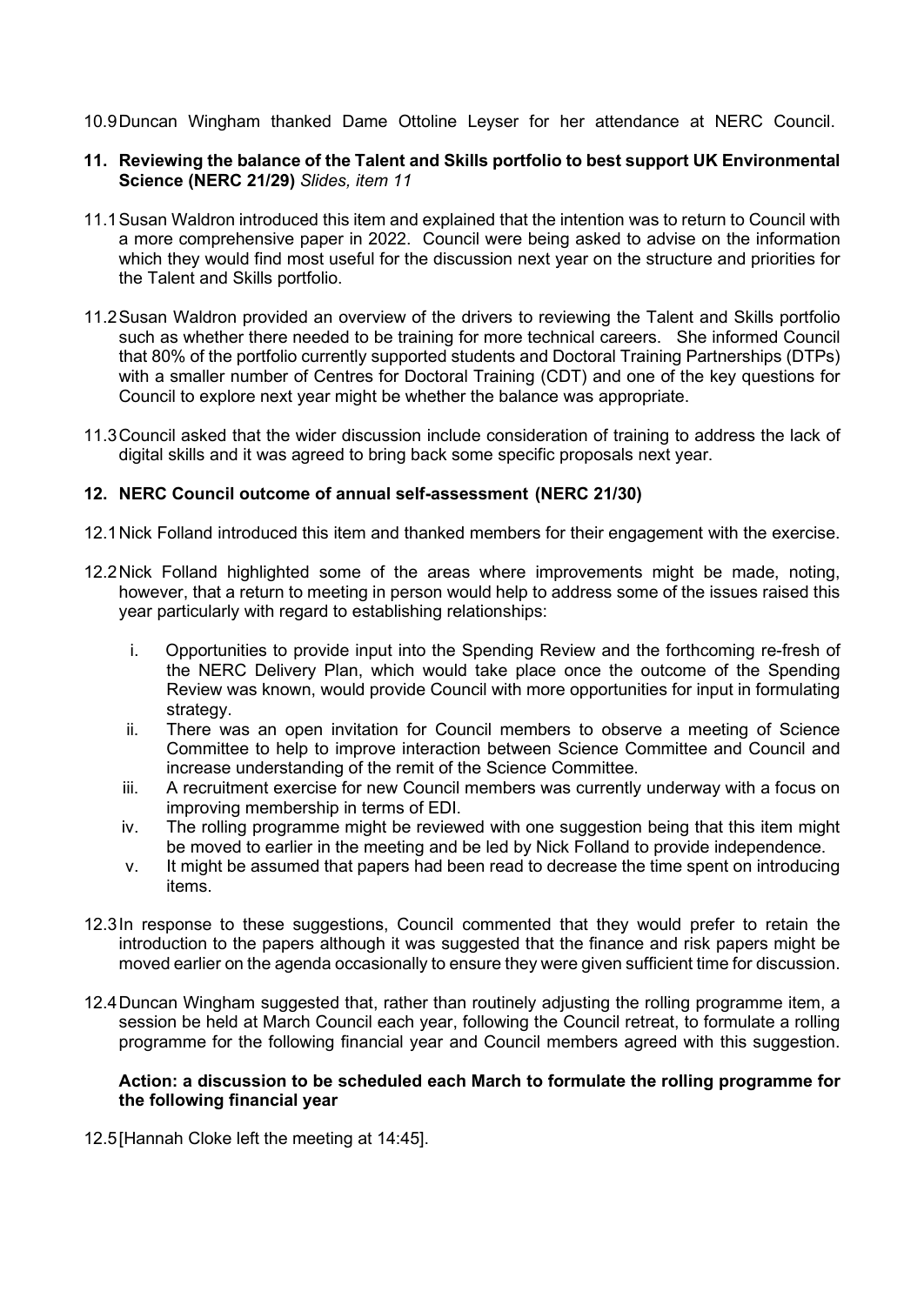# **13. NERC financial outturn 2021/22 and draft budget 2022/23 (NERC 21/31)**

- 13.1Nigel Bird introduced this item and reminded Council that they had previously delegated responsibility to the Executive to utilise the available headroom in 2021/22. Nigel Bird confirmed that action had been taken to invest the funds and it was anticipated that the majority of the available headroom would be utilised as planned. He added that the budget was broadly balanced on resource and capital for this financial year.
- 13.2Council commented that the finance paper contained a lot of complex information and asked whether a simpler overview might be provided in future to make it easier to understand. Duncan Wingham explained that the information provided was comprehensive to ensure Council were well informed. He added that the finance paper highlighted the most relevant points which Council needed to be aware of and added that it would be useful for members to also review Annexes C/D which provided information on the available headroom.

### **14. Review of the Top Risks at September 2021 (NERC 21/32)**

- 14.1 Nigel Bird introduced this item and highlighted that some new risks had been added to the register following a review by the Executive and one risk had been escalated related to the forthcoming season in Antarctica. He added that some of the risks had been reduced due to the mitigations put in place and some de-escalated since Council last met and these risks now sat at directorate level.
- 14.2Council were content with the risk report and no further comments were made.

### **15. Minutes of the NERC Assurance Board (NERC 21/33)**

- 15.1Nick Folland introduced this item and advised Council of some of the highlights from the meeting held in August 2021.
- 15.2Nick Folland gave a summary of the items discussed including: the Executive update which included discussions on the Spending Review and Open Access; identification of a new risk around a potential failure to respond to the efficiencies challenge; Risk Management including the risk around achieving net zero; operational risk of ensuring COVID did not reach Antarctica; Funding Assurance Programme; Deep Dive on ship operations including governance, operational risks and EDI considerations; NERC Assurance Framework which included feedback from the Strategic Relationship Assurance Meetings and the submission of the 2020/21 Integrated Governance and Risk Assurance Framework (IGRAF) to UKRI as well as an update on the building work at Rothera.
- 15.3Nick Folland advised Council that NAB had also conducted a self-assessment exercise and agreed to do a future Deep Dive on aircraft as well as a discussion on cyber security. It was also agreed to include the annual Health and Safety and NERC/BAS Operations and Safety Assurance and Advisory Group (NBOSAAG) reports as full agenda items in future.
- 15.4Council asked whether NAB had oversight of audit reports and Nick Folland confirmed that this was the case.

#### **16. Unconfirmed minutes of Science Committee (NERC 21/34)**

- 16.1Graham Underwood introduced this item to update Council on the ninth meeting of Science Committee which had been held in July 2021.
- 16.2In response to the outcome of the recent Council self-assessment exercise, Graham Underwood reminded Council that Science Committee provides advice on scientific matters to NERC Council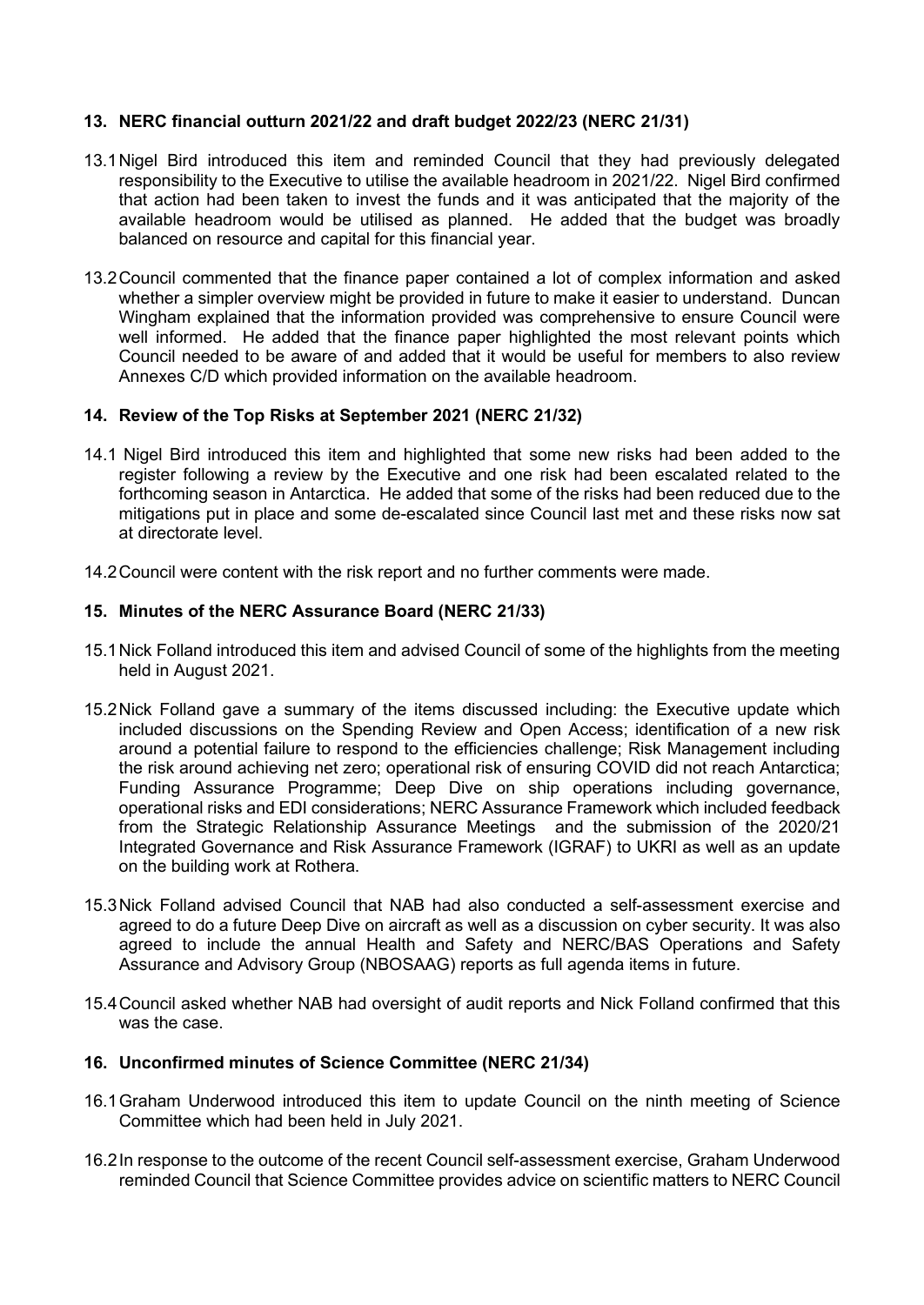and the NERC Executive as detailed in its Terms of Reference. He advised this advice was often embedded within the NERC Council papers and also within the minutes of Science Committee which were included with the Council papers. Graham Underwood confirmed that NERC Council members were welcome to observe any future meetings of Science Committee if members felt this would be useful.

- 16.3Graham Underwood explained that Science Committee had discussed the peer review process at their meeting in July and that two of the Panel Review Chairs had attended the meeting to share their experience. Graham Underwood acknowledged that this was a sensitive issue for the community with funding processes being one of the major interactions many researchers have with NERC, but that it was useful to consider how the peer review system might be simplified and whether it was always necessary for full peer review to be utilised.
- 16.4Graham Underwood added that Science Committee had looked at the data from NERC on grant awards in terms of EDI to see if there was any evidence of bias. He commented that Science Committee were content with the way in which the data had been treated from a statistical and analytical point of view and that there was no strong evidence of bias although it would be useful to have discussions with other research councils who had wider experience of using social behavioural data sets.
- 16.5Science Committee also considered areas where there might be gaps in the science knowledge and where NERC might take a lead within UKRI such as carbon offsetting and the transition to a low carbon economy and its implications.
- 16.6Graham Underwood advised that the next meeting of Science Committee would be in October at the National Oceanography Centre (NOC) with two items scheduled which would subsequently be discussed by Council: Highlight Topics and NC Multi-Centre Science proposals.
- 16.7Council noted that Science Committee were currently recruiting two new members and asked what qualities were being sought. Graham Underwood confirmed that it was important that any new members were able to contribute to wider discussion drawing upon their experience and advised that, in the current recruitment campaign, Science Committee were ideally seeking expertise in oceanography and solid earth scientists. Graham Underwood added that Science Committee were seeking to improve membership from ethnic minority groups and the criteria in the campaign had been amended to make it clear that the role was open to less experienced candidates as it would be a role which could be developed. Duncan Wingham confirmed that it would be important to recruit members who would take a broad and balanced approach.
- 16.8To increase Council understanding of the items discussed by Science Committee it was agreed to share the meeting agendas, in addition to the minutes, at future Council meetings. **Action: Science Committee agendas to be shared with Council papers in future**

# **17. Rolling Programme (NERC 21/35)**

- 17.1Helen Page introduced this item and reminded members that this item provided them with an opportunity to propose items for discussion at future meetings. No additional items were proposed at the meeting.
- 17.2Alison Robinson asked members to contact her with any suggestions for future pre-dinner speakers.

# **18. Any Other Business (Oral)**

18.1No further business was raised.